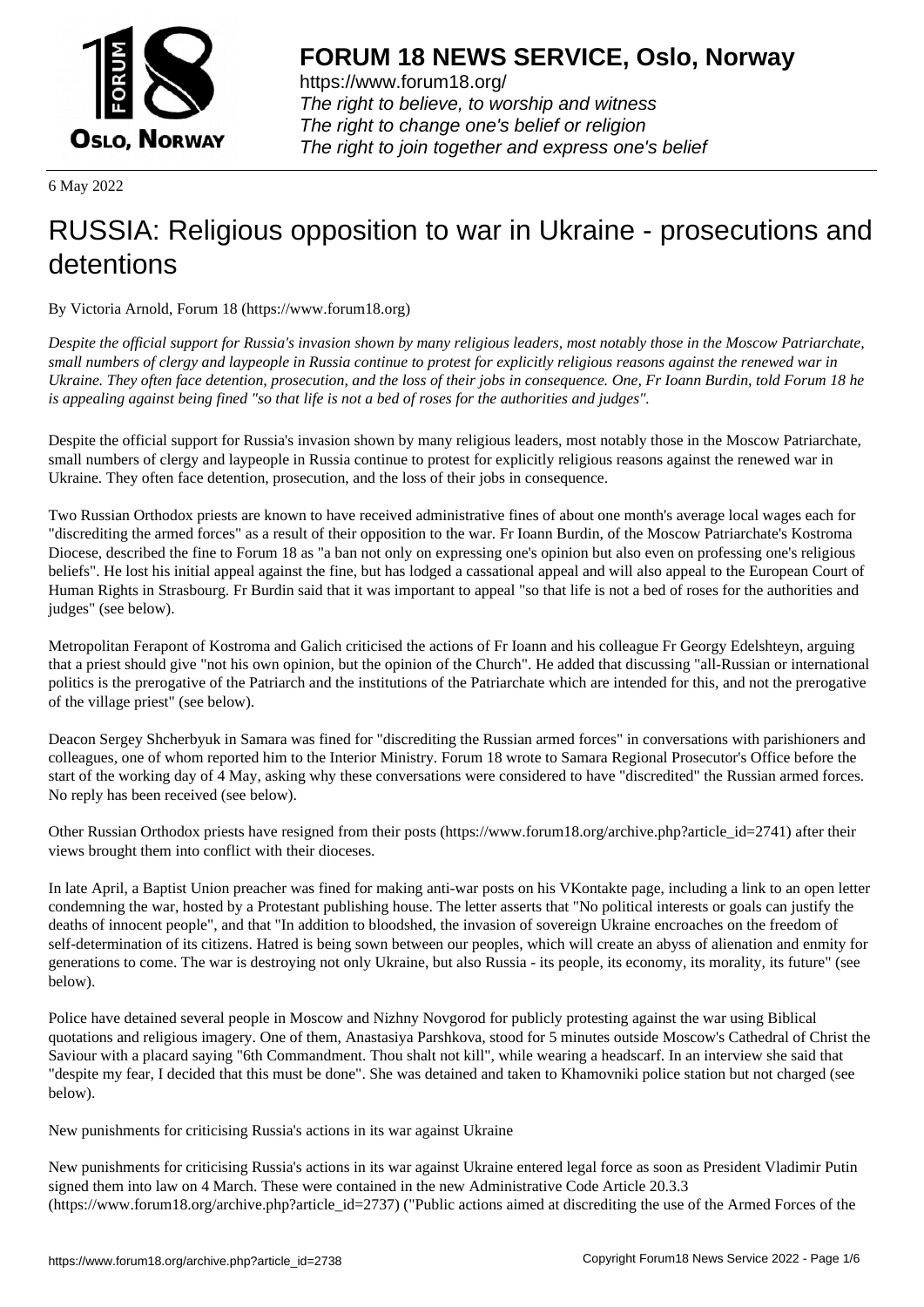(https://www.forumlar.com/archive.com/article\_id=2737) ("Public dissemination, under the guise of credible statements, of credible statements, of credible statements, of credible statements, of credible statements, of cre knowingly false information on the use of the Armed Forces of the Russian Federation").

Other new legal amendments punish calling for sanctions against Russia

(https://www.hrw.org/news/2022/03/07/russia-criminalizes-independent-war-reporting-anti-war-protests).

According to human rights news agency OVD-Info (https://ovdinfo.org), from 24 February (when Russia restarted its invasion of Ukraine) to 5 May more than 15,000 people had been detained (usually for a few hours or overnight) for participating in anti-war protests. These include large-scale demonstrations or individual actions such as wearing Ukrainian colours or displaying anti-war posters and placards (including those which have directly quoted from the Russian constitution or even President Putin's own speeches).

Thirty-nine people had been charged or placed under investigation under various parts of Criminal Code Article 207.3 by 28 April, according to OVD-Info. As of 5 May, also according to OVD-Info, from 24 February police had initiated at least 1,731 cases across Russia (https://www.forum18.org/archive.php?article\_id=2725) and in illegally Russian-occupied (https://www.nhc.no/en/qa-breaches-of-international-law-and-human-rights-issues-2) Crimea (https://www.forum18.org/archive.php?country=86) under Administrative Code Article 20.3.3 for making anti-war statements either in public spaces or online.

So far, Criminal Code Article 207.3 is known to have been used against only one person for explicitly religious opposition to the war - Nina Belyayeva, a Protestant and Communist municipal deputy in Voronezh Region. During a meeting of Semiluk District Council in Voronezh Region, she called Russia's invasion a war crime (https://www.forum18.org/archive.php?article\_id=2737). She later wrote: "I realised that if I kept silent, I would not be able to respect myself. I wouldn't be a true Christian and human being." She fled Russia in early April.

Court decision "a ban .. even on professing one's religious beliefs"

Fr Ioann Burdin of the Moscow Patriarchate's Kostroma Diocese, whom a court found guilty under Administrative Code Article 20.3.3 (https://www.forum18.org/archive.php?article\_id=2725) ("Public actions aimed at discrediting the use of the Armed Forces of the Russian Federation") on 10 March, unsuccessfully challenged his 35,000 Rouble fine at Kostroma Regional Court on 26 April. The fine represents about one month's average local wages.

Fr Burdin was fined for posting an anti-war statement on the website of his parish

 $(\text{https://www.forum18.org/architecture.php?article id=2725})$  in Karabanovo and for giving a Sunday sermon in church condemning Russia's invasion of Ukraine. In the sermon, he stressed the importance of the 6th commandment, "Thou shalt not kill". The court decision is "a ban not only on expressing one's opinion but also even on professing one's religious beliefs", Fr Ioann told Forum 18.

On 26 April, Fr Burdin announced on his Telegram channel that he had paid the fine but would be appealing further. He confirmed to Forum 18 on 6 May that he had lodged a cassational appeal and would also be appealing to the European Court of Human Rights in Strasbourg. Fr Burdin said that it was important to appeal "so that life is not a bed of roses for the authorities and judges".

"Politics is the prerogative of the Patriarch and the institutions of the Patriarchate"

On 8 April, Fr Ioann requested to be made supernumerary (pochislit za shtat, meaning that he remains a priest but is not formally employed in a parish, cathedral, or other institution) with the right of transfer to another diocese. On his Telegram channel on 11 April, he stated that stepping down from the Karabanovo parish was his choice, and he had not come under pressure from either parishioners or Metropolitan Ferapont of Kostroma and Galich.

In a video on the Diocesan YouTube channel on 6 April, the Metropolitan criticised the actions of Fr Ioann and his colleague Fr Georgy Edelshteyn, who also signed the statement on the parish website. Metropolitan Ferapont argued that a priest should give "not his own opinion, but the opinion of the Church". He added that discussing "all-Russian or international politics is the prerogative of the Patriarch and the institutions of the Patriarchate which are intended for this, and not the prerogative of the village priest".

"Discrediting the Russian armed forces" ?

A court in Samara convicted another Russian Orthodox clergyman under Administrative Code Article 20.3.3 in early April. Deacon Sergey Shcherbyuk received a fine of 30,000 Roubles (nearly one month's average local wages) for "discrediting the Russian armed forces" in conversations with parishioners and colleagues. One of them apparently reported him to the Interior Ministry's Centre for Countering Extremism) the BAZA Telegram channel (which has links to the security services) reported on 8 April.

Shcherbyuk allegedly talked with one parishioner about Ukrainian civilian deaths and expressed the opinion that everything could have been resolved without military hostilities. He also allegedly requested that a church worker edit a post she had made in the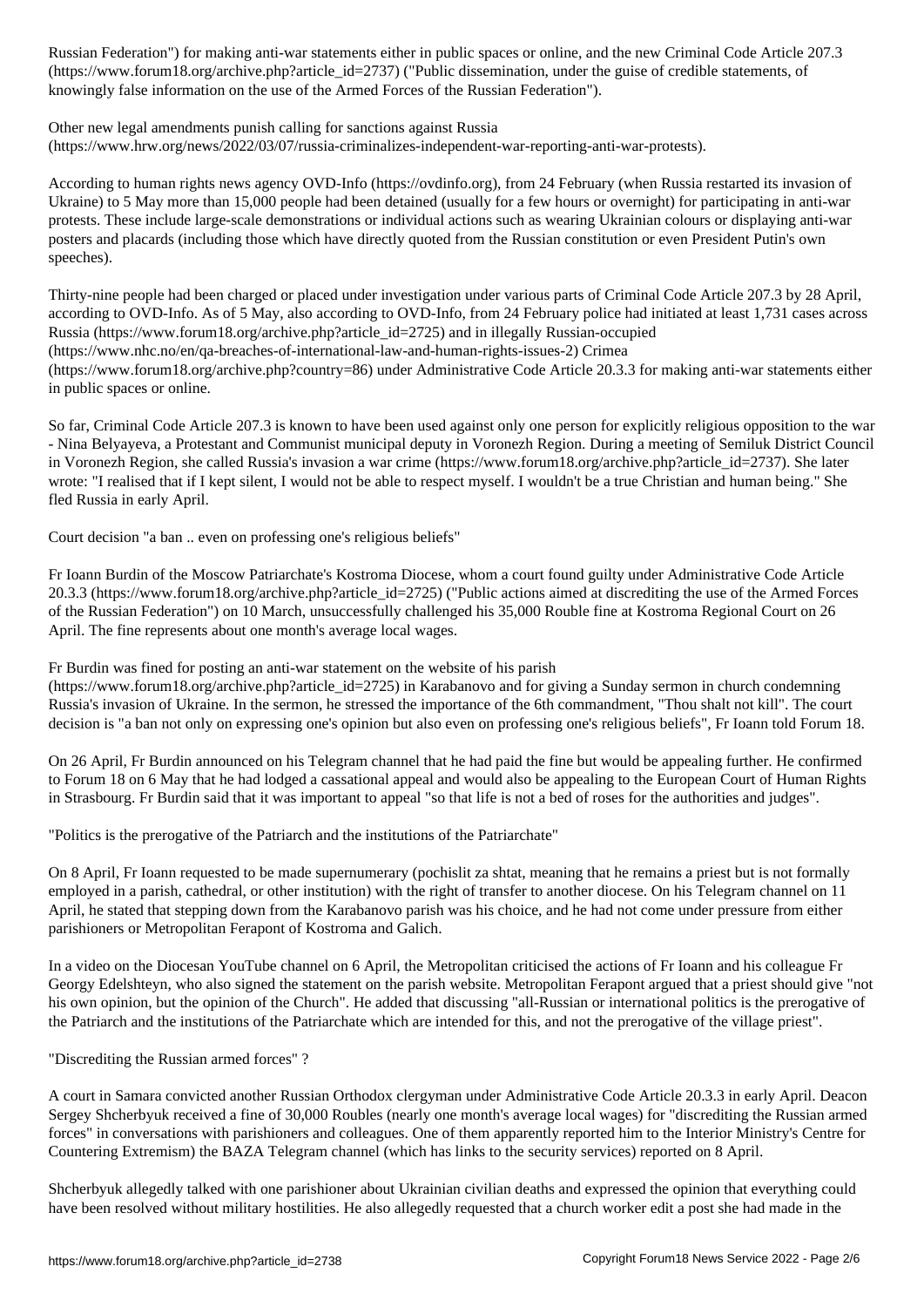Forum 18 wrote to Samara Regional Prosecutor's Office before the start of the working day of 4 May, asking why these conversations were considered to have "discredited" the Russian armed forces. Forum 18 received no reply by the end of the working day in Samara of 6 May.

## Other clergy prosecutions

In late April, October District Court in Tambov fined Baptist preacher and local journalist Sergey Stepanov 40,000 Roubles under Administrative Code Article 20.3.3 ("Public actions aimed at discrediting the use of the Armed Forces of the Russian Federation") for anti-war posts he had made on his VKontakte page.

According to the court verdict, seen by Forum 18, Stepanov's posts included the text of an open letter condemning the invasion of Ukraine, originally posted on 2 March on the website of St Petersburg Protestant publisher Mirt.

"Our army is conducting full-scale military operations in another country, dropping bombs and rockets on the cities of our neighbour Ukraine", it begins. "As believers, we consider what is happening the grave sin of fratricide."

The letter goes on to assert that "No political interests or goals can justify the deaths of innocent people", and that "In addition to bloodshed, the invasion of sovereign Ukraine encroaches on the freedom of self-determination of its citizens. Hatred is being sown between our peoples, which will create an abyss of alienation and enmity for generations to come. The war is destroying not only Ukraine, but also Russia - its people, its economy, its morality, its future."

"We still have a chance to avoid punishment from above and prevent the collapse of our country," the letter concludes. "We need to repent for what we have done, first of all before God and then before the people of Ukraine. We must give up lies and hatred. We call on the authorities of our country to stop this senseless bloodshed!" The number of signatures from Baptists and Pentecostals reached 400 within two days, before the letter was taken down.

"Immediately after the 'law' persecuting people for anti-war statements came into force, I deleted my VKontakte page, because I have a firm anti-war position, which I do not hesitate to express openly," Stepanov commented to the Tverdy Znak local news website on 30 April. "However, for a repressive system, this no longer matters. This is not a law in the classical sense, so it has full retroactive force." He added that he intended to appeal.

Investigators have also opened a case under Criminal Code Article 207.3 ("Public dissemination, under the guise of credible statements, of knowingly false information on the use of the Armed Forces of the Russian Federation") against Dmitry Bayev, who served as a deacon in a Russian Orthodox (Moscow Patriarchate) church in Kirov.

The case appears to have been opened not because of any protests made on religious grounds, but because of Bayev's vociferous general condemnation on social media of the Russian government's and army's actions in Ukraine. Bayev's Diocese has barred him, however, from serving in church (https://www.forum18.org/archive.php?article id=2741) and summoned him to an ecclesiastical tribunal. The outcome of the tribunal is unknown.

Detentions, prosecutions of laypeople for religious opposition to war

Among hundreds of Russians who have been voicing their opposition to the war in Ukraine by means of public protests, several have done so using Biblical quotations and religious imagery. Like others making anti-war statements, they have invariably been quickly detained by police, and in some cases charged under Administrative Code Article 20.3.3 (https://www.forum18.org/archive.php?article\_id=2737) ("Public actions aimed at discrediting the use of the Armed Forces of the Russian Federation").

The following cases were reported by the OVD-Info human rights news agency, but some of their outcomes remain as yet unknown:

– 11 March, Pushkin Square, Moscow: two people held a placard with the quotation from the Gospel of Matthew, "Blessed are the merciful, for they shall obtain mercy", and the slogan "No to war"; they were detained but do not appear to have been charged.

– 15 March, outside the Cathedral of Christ the Saviour, Moscow: Anastasiya Parshkova stood with a placard saying "6th Commandment. Thou shalt not kill", while wearing a headscarf; she was detained and taken to Khamovniki police station but not charged.

– 17 April, outside the Cathedral of Christ the Saviour, Moscow: Yevgeny Biryukov held up a piece of A4 paper with the words "6. Thou shalt not kill"; he was taken to Khamovniki police station and charged under Administrative Code Article 20.3.3.

– 24 April (Orthodox Easter Sunday), Nizhny Novgorod: Aleksandr Malenkov was detained for holding up a placard reading "6th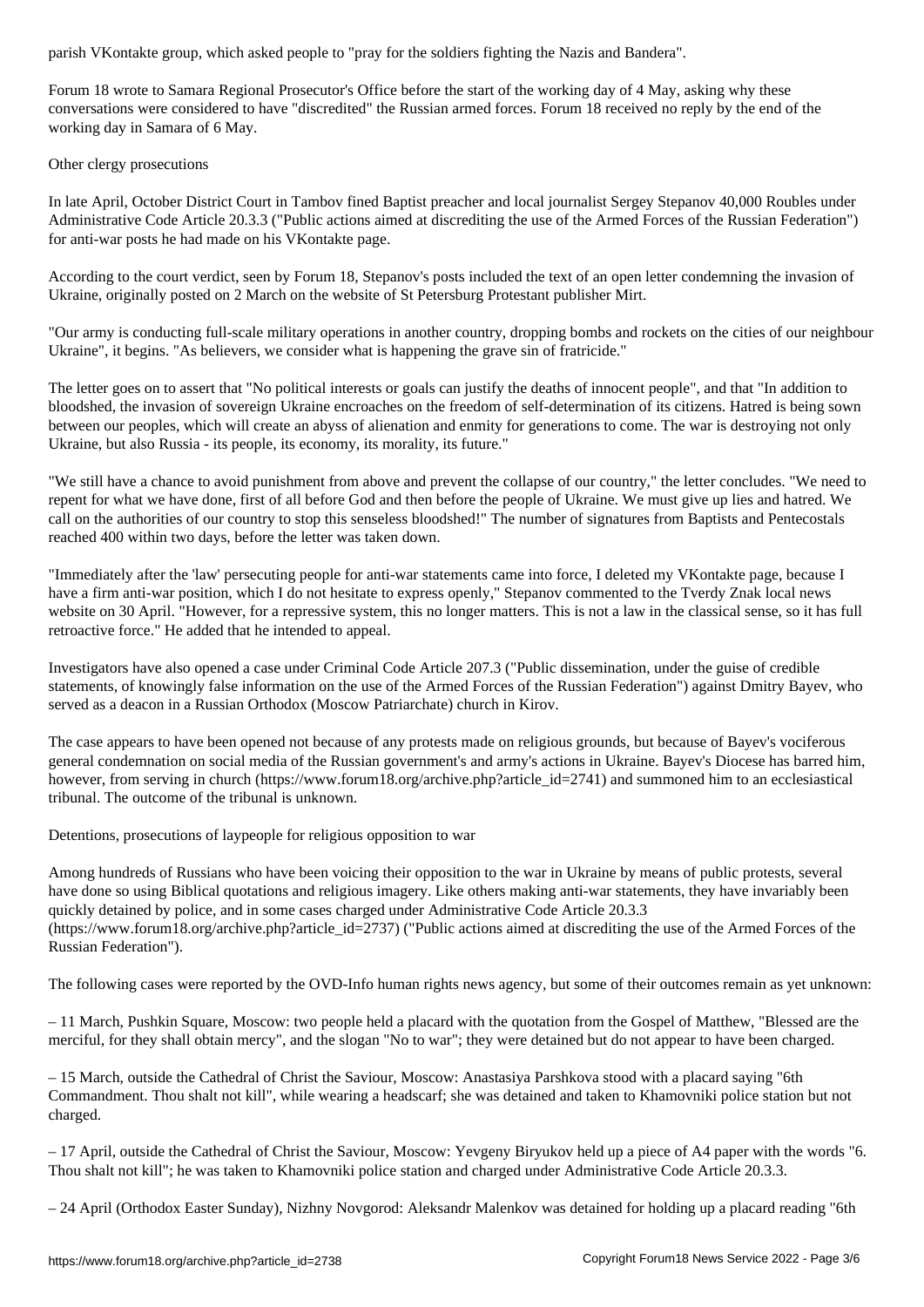– 24 April (Orthodox Easter Sunday) Red Square, Moscow: Andrey Kryukov held up a placard with the words "Christ is for peace"; he was detained at Kitay Gorod police station and charged under Administrative Code Article 20.2 ("Violation of the established procedure for organising or holding a meeting, rally, demonstration, procession or picket" – Part unknown);

– 24 April (Orthodox Easter Sunday), outside church in Mitino, Moscow: Sergey Melnikov held up a placard reading "Enough war" ["Khvatit voyny"] beneath a picture of a church with the letters KhV (representing the Easter proclamation "Christ is risen"); he was detained but released without charge; police later went to his home, detained him again, and this time charged him under Administrative Code Article 20.3.3.

Forum 18 wrote to Moscow City Prosecutor's Office and Nizhny Novgorod Regional Prosecutor's Office to ask why people were being detained for quoting the Bible or otherwise peacefully expressing their beliefs, and why these actions were considered to be grounds for prosecution under Administrative Code Article 20.3.3. No reply has been received. All emails to the Interior Ministry branches in Moscow and Nizhny Novgorod appear to have been blocked.

"This symbol of corruption in religion in our country"

In an interview on 21 March, Anastasiya Parshkova told independent news outlet Vot Tak TV that "No one has ever come out with such an important phrase ['6th Commandment. Thou shalt not kill'], and despite my fear, I decided that this must be done".

"In my opinion, the Cathedral of Christ the Saviour (https://www.ucis.pitt.edu/nceeer/1997-811-04-2-Smith.pdf) is now the most non-religious place in Moscow and Russia. It reflects the strength of the [Russian Orthodox Church] as an organisation more than the Christian faith itself. It seemed to me that in my case the phrase 'Thou shalt not kill' would look best in combination with this symbol of corruption in religion in our country."

"Perhaps the Church as an institution is silent because it is forbidden to speak out, and this, of course, is sad and wrong, but I hope that parishioners, ordinary people, are praying for peace."

Parshkova, an Orthodox believer and artist, managed to stand with her placard for five minutes before being taken away by the police. At the police station, officers eventually concluded that she had not committed an offence, and let her go. She did, however, lose her job "because of recent events".

Other religious opposition to renewed invasion of Ukraine

Some religious believers in Russia have opposed the renewed invasion of Ukraine without being arrested or prosecuted. Two Pentecostal bishops, Viktor Sudakov and Pavel Abashin, left the Pentecostal Union in protest at the Union's leader Bishop Sergey Ryakhovsky's support for the war (see below), another Pentecostal bishop, Albert Ratkin, stated on his YouTube channel on 29 April.

Bishop Ratkin has himself openly opposed the war in several videos on his channel. On 6 May, his car was covered in red paint and vandalised with pro-war "V" and "Z" symbols. According to OVD-Info, his address had been published on social media in March with the call to "Please love and reward one more Nazi".

Since 1 March, nearly 300 Russian Orthodox priests

(https://www.rferl.org/a/russia-orthodox-clerics-stop-war-ukrane/31730667.html) have signed an open letter calling for "reconciliation and an immediate ceasefire"

(https://docs.google.com/forms/d/1yOGuXjdFQ1A3BQaEEQr744cwDzmSQ1qePaaBi4z6q3w/viewform?edit\_requested=true). The open letter criticised the suppression of protests against the war, and stated that "we believe that the people of Ukraine should make their choice on their own, not at gunpoint, without pressure from West or East".

Archbishop Dietrich Brauer of the Evangelical Lutheran Church of Russia left the country in early March (https://www.forum18.org/archive.php?article\_id=2741). "I clearly and publicly distance myself from this war, which is not just a war against Ukraine, but a war against humanity," he said. He stated that the Russian government put pressure on religious leaders to speak out in favour of the war.

Russian religious organisations largely supportive of invasion

Patriarch Kirill of the Russian Orthodox Church (Moscow Patriarchate) has supported the war in Ukraine from the beginning, despite initially stating that he "deeply [empathises] with everyone affected by this tragedy". On 27 February, three days after the invasion, he blessed Russian troops and asked God to "preserve the Russian land.. A land which now includes Russia and Ukraine and Belarus and other tribes and peoples".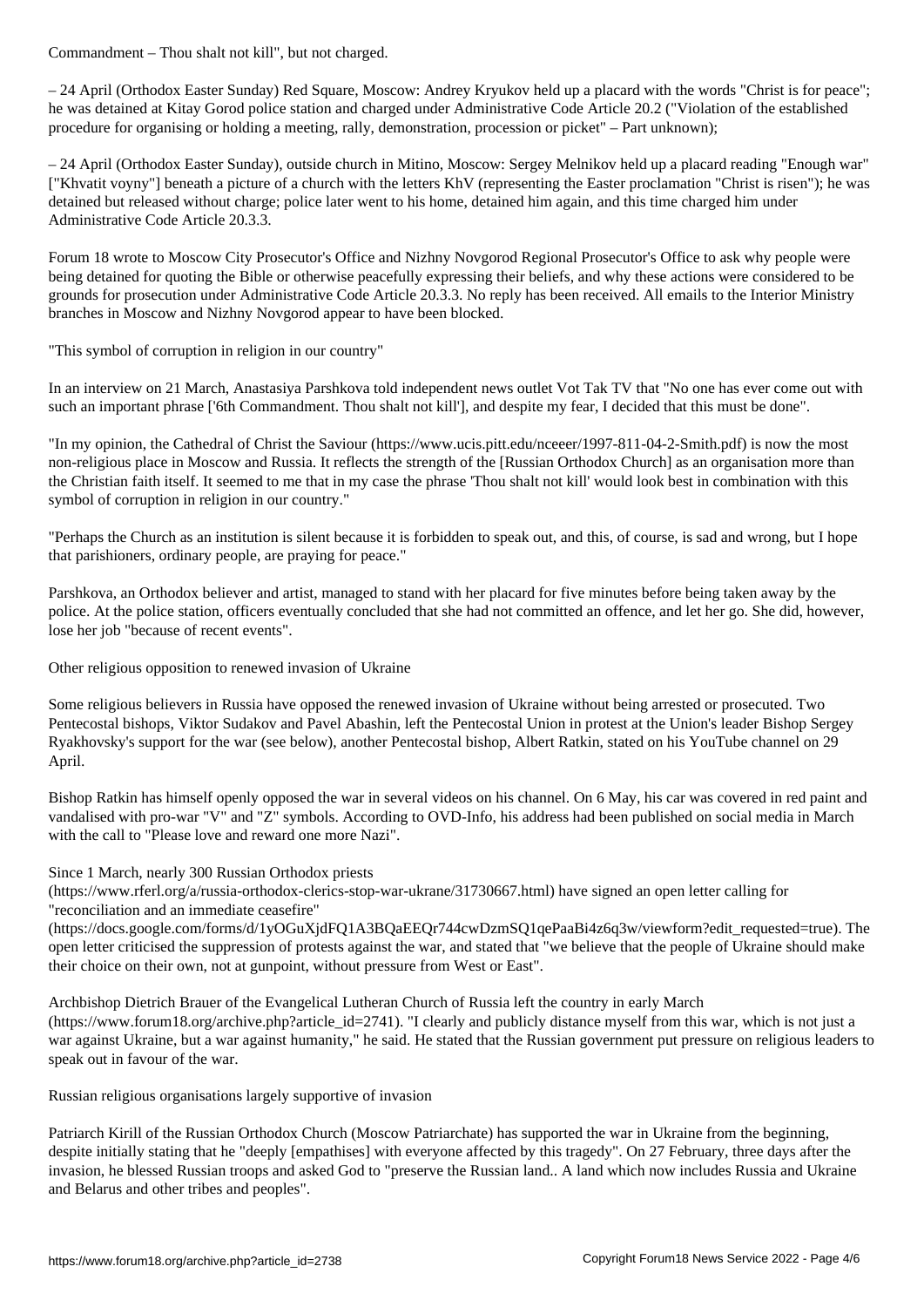liberal values, especially as expressed in gay prime parades, arguesthat we have entered in this think we have not a physical, but a metaphysical significance". Pope Francis stated on 3 May that the Patriarch had spent much of a video call on 16 March reading out "all the reasons that justify the Russian invasion".

In a sermon for Radonitsa (the ninth day after Orthodox Easter) on 3 May, Kirill said that "We do not want to fight with anyone. Russia has never attacked anyone. It is amazing that a great and powerful country has never attacked anyone – it has only defended its borders."

The European Union is considering whether to include the Patriarch in its next round of sanctions (https://www.politico.eu/article/eu-target-russia-church-patriarch-kirill-new-sanctions/), multiple news outlets reported on 5 May.

Other religious leaders, while calling for prayers for peace, have also spoken out in support of the war.

Mufti Talgat Tadzhuddin of the Central Spiritual Administration of Muslims of Russia) told the Gazeta.ru news website on 2 March that "We consider the special military operation to be justified because the Ukrainian government did not want to listen to our government." He added that Russian troops, alongside the soldiers of the Russian-backed separatist regions in eastern Ukraine of Luhansk and Donetsk, "are saving the Ukrainian people from Nazis, who on the orders of their Western masters want to turn Ukraine into a bridgehead for an attack on Russia".

Old Believer Metropolitan Kornily commented to the Lenta.ru news service on 6 March that "The main goal of our army is to protect our brotherly people of the same faith, to prevent their becoming victims, as far as possible, of a humanitarian catastrophe.. For a long time, eight years, Donbas, and indeed all of Ukraine, has endured rampant nationalism.. This is our common test of firmness of spirit and strength of faith. With God's help, we will win!"

Bishop Sergey Ryakhovsky of the Pentecostal Union said on 25 February that "Regardless of the reasons, war is a terrible evil". On 29 March, however, at a State Duma round table on the topic "World Religions against the Ideology of Nazism and Fascism in the 21st Century", he said: "This is a very important event that shapes our religious opinion, of all religions, all denominations of Russia, how we can today serve those who go through pain, through suffering, and give them hope.. Today we have a clear, understandable, Christian mission for our peoples in Russia and Ukraine."

The Duma reported on its website that "The participants of the round table spoke in support of the ongoing special operation to denazify Ukraine and took the initiative to address Russian President Vladimir Putin with a proposal to hold an anti-fascist conference in Russia". Metropolitan Kornily and Mufti Tadzhuddin also attended this event, along with representatives of several other religious communities. (END)

Full reports on freedom of thought, conscience and belief in Russia (https://www.forum18.org/archive.php?query=&religion=all&country=10)

For more background see Forum 18's survey of the general state of freedom of religion and belief in Russia (https://www.forum18.org/archive.php?article\_id=2246), as well as Forum 18's survey of the dramatic decline in this freedom related to Russia's Extremism Law (https://www.forum18.org/archive.php?article\_id=2215)

A personal commentary by the Director of the SOVA Center for Information and Analysis (https://www.sova-center.ru), Alexander Verkhovsky, about the systemic problems of Russian "anti-extremism" laws (https://www.forum18.org/archive.php?article\_id=1468)

Forum 18's compilation of Organisation for Security and Co-operation in Europe (OSCE) freedom of religion or belief commitments (https://www.forum18.org/archive.php?article\_id=1351)

Follow us on Twitter @Forum\_18 (https://twitter.com/forum\_18)

Follow us on Facebook @Forum18NewsService (https://www.facebook.com/Forum18NewsService)

Follow us on Telegram @Forum18NewsService (https://t.me/s/forum18newsservice)

All Forum 18 text may be referred to, quoted from, or republished in full, if Forum 18 is credited as the source.

All photographs that are not Forum 18's copyright are attributed to the copyright owner. If you reuse any photographs from Forum 18's website, you must seek permission for any reuse from the copyright owner or abide by the copyright terms the copyright owner has chosen.

© Forum 18 News Service. All rights reserved. ISSN 1504-2855.